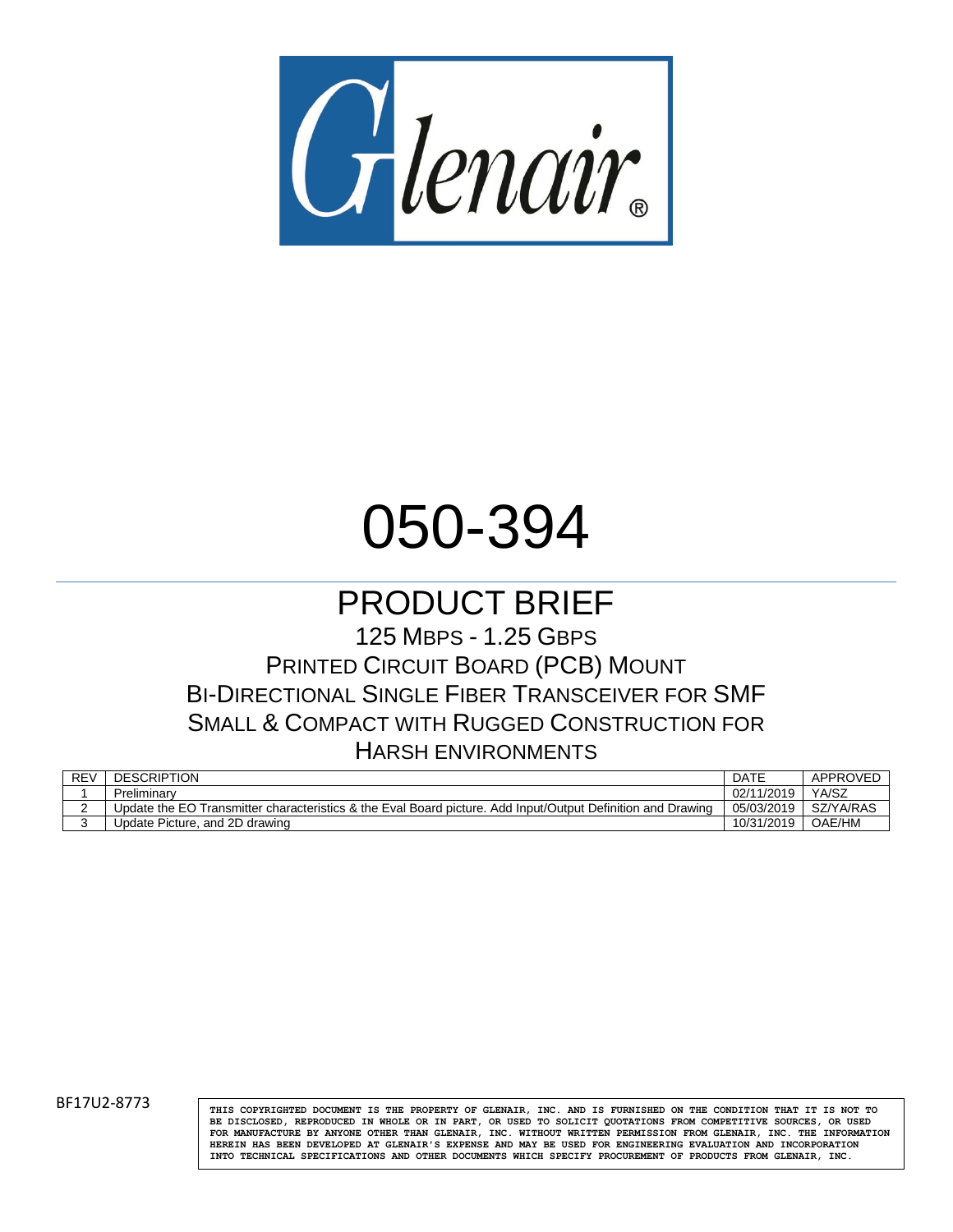

## *PCB Mount Bi-Directional Single Fiber Transceiver, 125 Mbps-2.5 Gbps*



Glenair 050-394, is a ruggedized harsh environment PCB mount full duplex Single Fiber Transceiver with electrical and optical functionality equivalent to SFP transceivers but with mechanical design that is suited to the harsh temperature and vibration environments found in Military, Aerospace, Railway, Oil and Gas, and Industrial applications. The PCB mount optical transceiver supports Digital Monitoring Interface (DMI) features in accordance with SFF 8472. The transceiver consists of a Diplexer Bidirectional optical subassembly (BOSA) capable of full duplex data transmission over a single fiber optic cable. The BOSA consists of a transmitter, receiver and a wave division multiplexer filter (WDM) to isolate the received light from the transmitted light. The transceiver interfaces to an optical fiber through a GC connector. The transmitter is a DFB (Distributed Feedback) Laser source and laser driver circuit which converts digital DC balanced encoded CML signals into digitally modulated light. The receiver is a PIN/TIA with a limiting amplifier to convert digitally modulated light signals to digital CML signals.

#### **KEY FEATURES/BENEFITS**

- SFP Compatible Electrical I/O signal levels
- 1310nm or 1490nm DFB lasers to support up to 2.5 Gbps
- 10km SMF links
- PIN PD/TIA to support high sensitivity up to 2.5 **Gbps**
- Transceiver is securely mounted with screws to PCB to ensure excellent shock and vibration performance
- High-Speed Electrical plug-in connector eliminates the need for soldering & enables ease of servicing
- Meets 802.3z 1000BASE-BX10
- **•** Compact size: approx.  $0.8$ " x  $0.9$ " x  $0.5$ "
- -40°C to +85°C Operating Temperature Range
- **EXECUTE:** Glenair fiber jumpers connect from transceiver to any Glenair Mil/Aero Fiber Optic Connector Style
- **Evaluation fixtures available**
- Optional Digital Diagnostic and Monitoring (DMI) based on SFF-8472, enables monitoring of:
	- o TX optical power, RX optical power, Laser bias current, Temperature, Supply voltage

#### **APPLICATIONS**

- Harsh Environment such as: Airborne, Tactical, Railway, Industrial, Oil and Gas and Shipboard applications
	- o Fast Ethernet, Gigabit Ethernet, Fiber Channel

| <b>HOW TO ORDER</b> | Table 1 | <b>Part Number Development Options</b> |  |
|---------------------|---------|----------------------------------------|--|
|---------------------|---------|----------------------------------------|--|

| <b>Part Number</b> | <b>Two Wire</b>                                        | Wavelengths                          | Temperature** | <b>Screw Length**</b>  |
|--------------------|--------------------------------------------------------|--------------------------------------|---------------|------------------------|
|                    | <b>Address</b>                                         |                                      |               | (Mod Code)             |
| 050-394            | $Blank = A2h$                                          | $-T13R14-1D = 1310nm TX$ , 1490nm RX | $Blank =$     | $Blank = Standard$     |
|                    |                                                        | $-T14R13-1D = 1490nm TX. 1310nm RX$  | Standard      |                        |
| PCB Mount BiDi     | Other Options:                                         |                                      |               | $-954 - xxx = IAW Mod$ |
| Transceiver,       | CO, C <sub>2</sub> , C <sub>4</sub> , C <sub>6</sub> , |                                      |               | Code 954               |
| 125 Mbps- 2.5      | C8, CA, CC,                                            |                                      |               |                        |
| Gbps               | CE, DO, D2, D4,                                        |                                      |               |                        |
|                    | D6, D8, DA,                                            |                                      |               |                        |
|                    | DC. DE                                                 |                                      |               |                        |

#### *Example: 050-394C0-T13R14-1D*

*PCB Mount BiDi Transceiver, SMF, 1310nm TX 1490nm RX, Two Wire Address = C0h, Data Rate = 125 Mbps – 2.5Gbps,* 

*Standard Temperature Range, Standard Screw Length*

*\*\*Temperature and Screw Length Mod Codes will not be added onto Digital Memory ID (See Table 9)*

| ©2019 Glenair, Inc.  | REV: 3       | US Cage Code 06324      |  |                   |  | Printed in USA            |
|----------------------|--------------|-------------------------|--|-------------------|--|---------------------------|
| <b>GLENAIR, INC.</b> | 1211 AIR WAY | GLENDALE, CA 91201-2497 |  | TEL: 818-247-6000 |  | FAX: 818-500-9912         |
| www.glenair.com      |              | PAGE 2 of 13            |  |                   |  | E-mail: sales@glenair.com |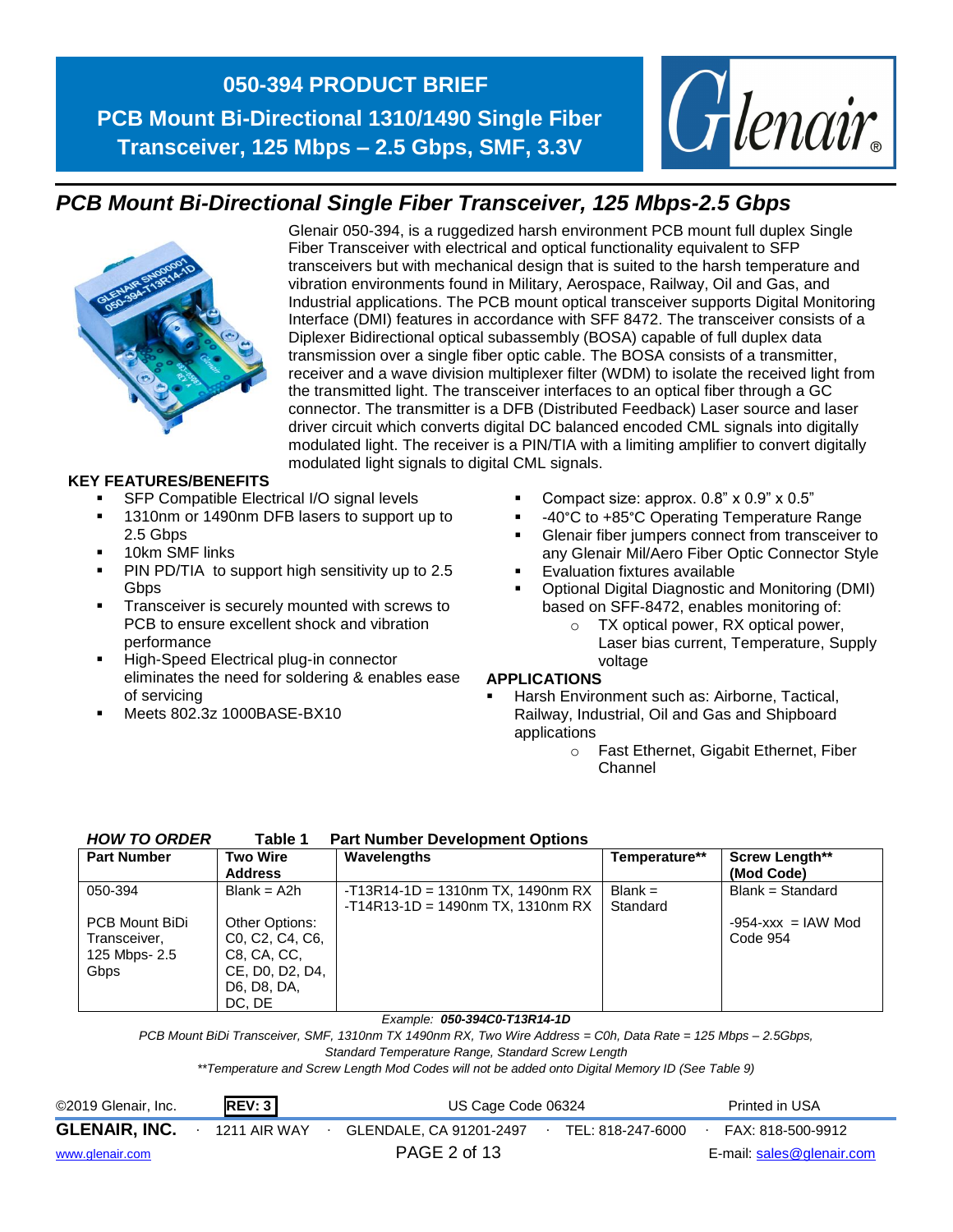**PCB Mount Bi-Directional 1310/1490 Single Fiber Transceiver, 125 Mbps – 2.5 Gbps, SMF, 3.3V**



#### *Ratings and Specifications*

#### **Table 2 ABSOLUTE MAXIMUM RATINGS**

| Parameter           | <b>Symbol</b> | Min    | тур | Max    | <b>Units</b> | <b>Notes</b>                                    |
|---------------------|---------------|--------|-----|--------|--------------|-------------------------------------------------|
| Storage Temperature | Ts            | $-55$  |     | $+100$ | $\sim$       |                                                 |
| Supply Voltage      | $V_{\rm cc}$  | $-0.4$ |     | 3.8    |              | VccT & VccR may not differ by<br>more than 0.5V |

#### **Table 3 OPERATING CONDITIONS**

| Parameter                      | <b>Symbol</b>         | Min   | Тур | Max   | <b>Units</b>  | <b>Notes</b>       |
|--------------------------------|-----------------------|-------|-----|-------|---------------|--------------------|
| <b>Operating Temperature</b>   | l op                  | $-40$ |     | $+85$ | °C            |                    |
| Supply Voltage                 | $V_{cc}$              | 3.135 | 3.3 | 3.465 | $\mathcal{U}$ |                    |
| <b>Supply Current</b>          | lcc                   |       | 190 | 250   | mA            | Typical $@ + 85°C$ |
| Power Supply Noise (Peak-Peak) | V <sub>ccripple</sub> |       |     | 100   | mV            |                    |

#### **Table 4 ELECTRO-OPTICAL CHARACTERISTICS – TRANSMITTER**

| <b>Parameter</b>                         | Symbol                 | Min  | Тур  | Max  | <b>Units</b> | <b>Notes</b>          |
|------------------------------------------|------------------------|------|------|------|--------------|-----------------------|
| <b>Optical Output Power</b>              | $P_{\text{OUT}}$       | $-7$ |      | $+2$ | dBm          |                       |
| <b>Extinction Ratio</b>                  | Er                     |      | 9    |      | dB           |                       |
| Optical Wavelength, T13                  | <b>A</b> OUT           | 1260 | 1310 | 1360 | nm           | Typical is at 25°C    |
| Optical Wavelength, T14                  | $\Lambda_{\text{OUT}}$ | 1440 | 1490 | 1540 | nm           | Typical is at 25°C    |
| Side Mode Suppression Ration (SMSR)      | <b>SMSR</b>            | 35   | 40   |      | dB           |                       |
| Transmitter Differential Input Impedance | $R_{in}$               |      | 100  |      | Ohms         | AC coupled Internally |
| Differential Input Voltage               | $V_{in\_d}$            | 250  |      | 2200 | $mV_{p-p}$   | CML, 100 ohm          |

#### **Table 5 ELECTRO-OPTICAL CHARACTERISTICS - RECEIVER**

| <b>Parameter</b>                                                      | Symbol                 | Min    | Typ   | Max   | <b>Units</b>    | <b>Notes</b>          |
|-----------------------------------------------------------------------|------------------------|--------|-------|-------|-----------------|-----------------------|
| Sensitivity, BER 10-12, PRBS 27-1, Er 10 dB                           | $P_{IN}$               |        | $-24$ | $-22$ | dB <sub>m</sub> | PIN PD @ 1.25 Gbps    |
| Sensitivity, BER 10 <sup>-12</sup> , PRBS 2 <sup>7</sup> -1, Er 10 dB | $P_{IN}$               |        | $-25$ | $-24$ | dB <sub>m</sub> | PIN PD @ 125 Mbps     |
| Overload, BER 10-12, PRBS 27-1                                        | $P_{IN}$               | $+0.5$ |       |       | dBm             | @1.25Gbps             |
| Optical Wavelength, R13                                               | $\Lambda_{IN}$         | 1250   |       | 1370  | nm              |                       |
| Optical Wavelength, R14                                               | <b>A</b> <sub>IN</sub> | 1430   |       | 1550  | nm              |                       |
| Receiver Differential Output Impedance                                | $R_{\text{out}}$       |        | 100   |       | Ohms            | AC coupled internally |
| Differential Output Voltage Swing                                     | $V_{\text{out d}}$     | 600    |       | 1200  | $mV_{p-p}$      | CML, 100 ohm          |
| <b>LOS Assert Level</b>                                               | <b>LOS</b>             |        |       | $-27$ | dB <sub>m</sub> | @ 1.25Gbps            |
| <b>LOS Hysteresis</b>                                                 | $LOS_{HYS}$            | 1.25   | 2.5   |       | dB              | @ 1.25Gbps            |

| ©2019 Glenair, Inc.  | REV: 3       | US Cage Code 06324      |  |                   |  | Printed in USA            |
|----------------------|--------------|-------------------------|--|-------------------|--|---------------------------|
| <b>GLENAIR, INC.</b> | 1211 AIR WAY | GLENDALE, CA 91201-2497 |  | TEL: 818-247-6000 |  | FAX: 818-500-9912         |
| www.glenair.com      |              | PAGE 3 of 13            |  |                   |  | E-mail: sales@glenair.com |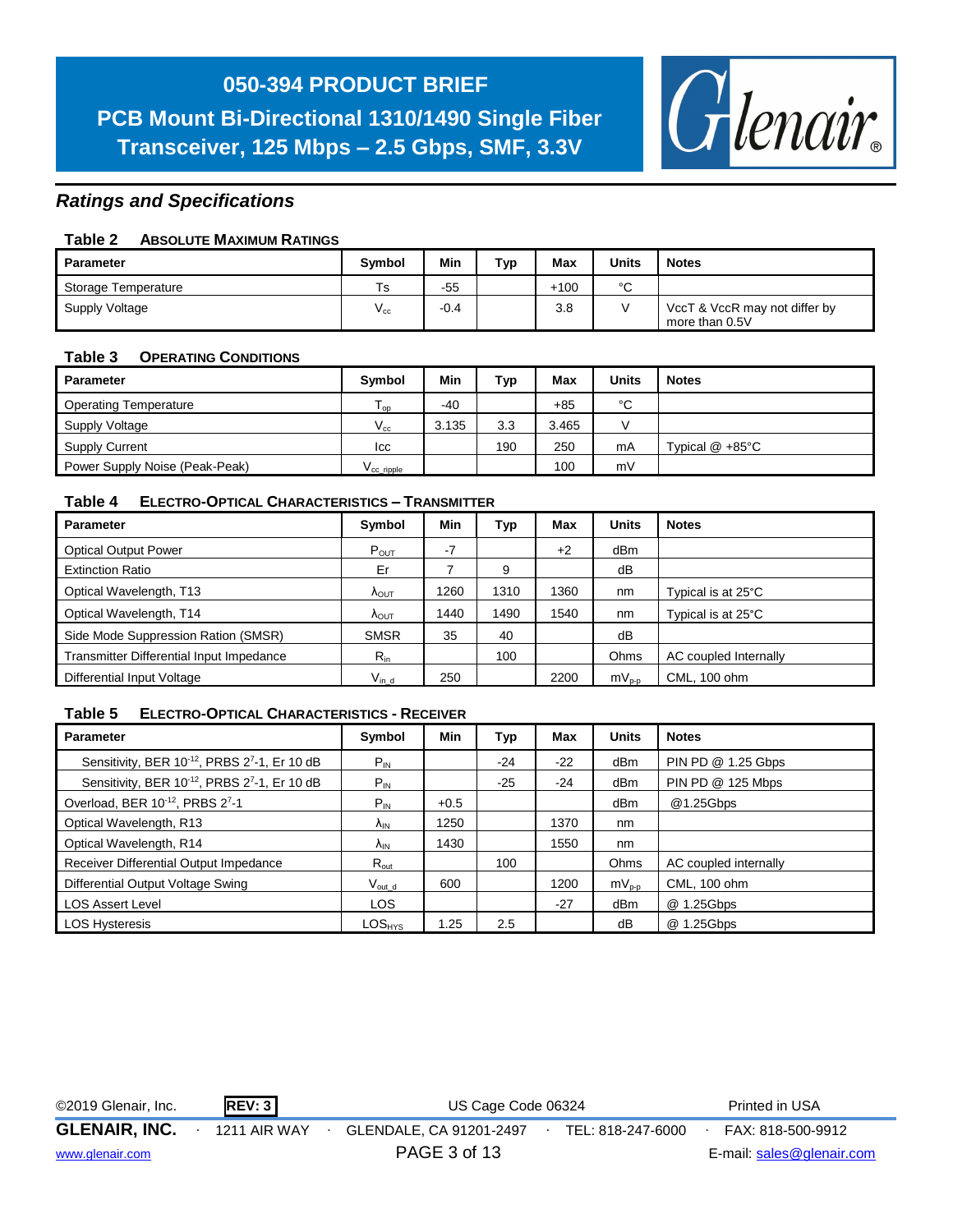

#### *Ratings and Specifications (continued)*

#### **TABLE 6 COMPLIANCE SPECIFICATIONS**

| <b>CHARACTERISTIC</b>       | <b>Standard</b>  | <b>Condition</b>           | <b>Notes</b>        |
|-----------------------------|------------------|----------------------------|---------------------|
| <b>Mechanical Shock</b>     | MIL-STD-810      | Para. 516.6, proc. I, 650g | 0.9 ms operating    |
| <b>Mechanical Vibration</b> | MIL-STD-810      | Para. 514.6, 40g rms       | Random, operating   |
| <b>ESD</b>                  | MIL-STD-883      |                            | 500V HBM            |
| <b>Flame Resistance</b>     | MIL-STD-1344     | Method 1012, Cond. B       | 30 seconds          |
| Damp Heat                   | MIL-STD-1344     | Method 1002.2, Cond. B     | 10 cycles, 24 hours |
| Eye Safety                  | CDRH and IEC-825 | Class 1 Laser Product      |                     |

#### **TABLE 7 MATERIAL/FINISH**

| Item                                  | <b>Material/Finish</b>                             |
|---------------------------------------|----------------------------------------------------|
|                                       |                                                    |
| PCB                                   | FR4                                                |
| PCB flex                              | FR4 & Polyimide                                    |
| Railings                              | Aluminum 6061-T6 per ASTM-B221/B211M or Equivalent |
| <b>Screws</b>                         | CRES Type, 302, 303, 304, 305, or 316              |
| <b>Optical Ferrules &amp; Sleeves</b> | Zirconia, Ceramic                                  |
| Solder type                           | RoHS compliant Sn95/Sb5 (232°C melting temp) &     |
|                                       | RoHS compliant Sn96.5/Ag3.0/Cu0.5 (217° melting)   |

| ©2019 Glenair, Inc.  | REV: 3              | US Cage Code 06324      | Printed in USA                         |
|----------------------|---------------------|-------------------------|----------------------------------------|
| <b>GLENAIR, INC.</b> | <b>1211 AIR WAY</b> | GLENDALE, CA 91201-2497 | TEL: 818-247-6000<br>FAX: 818-500-9912 |
| www.glenair.com      |                     | PAGE 4 of 13            | E-mail: sales@glenair.com              |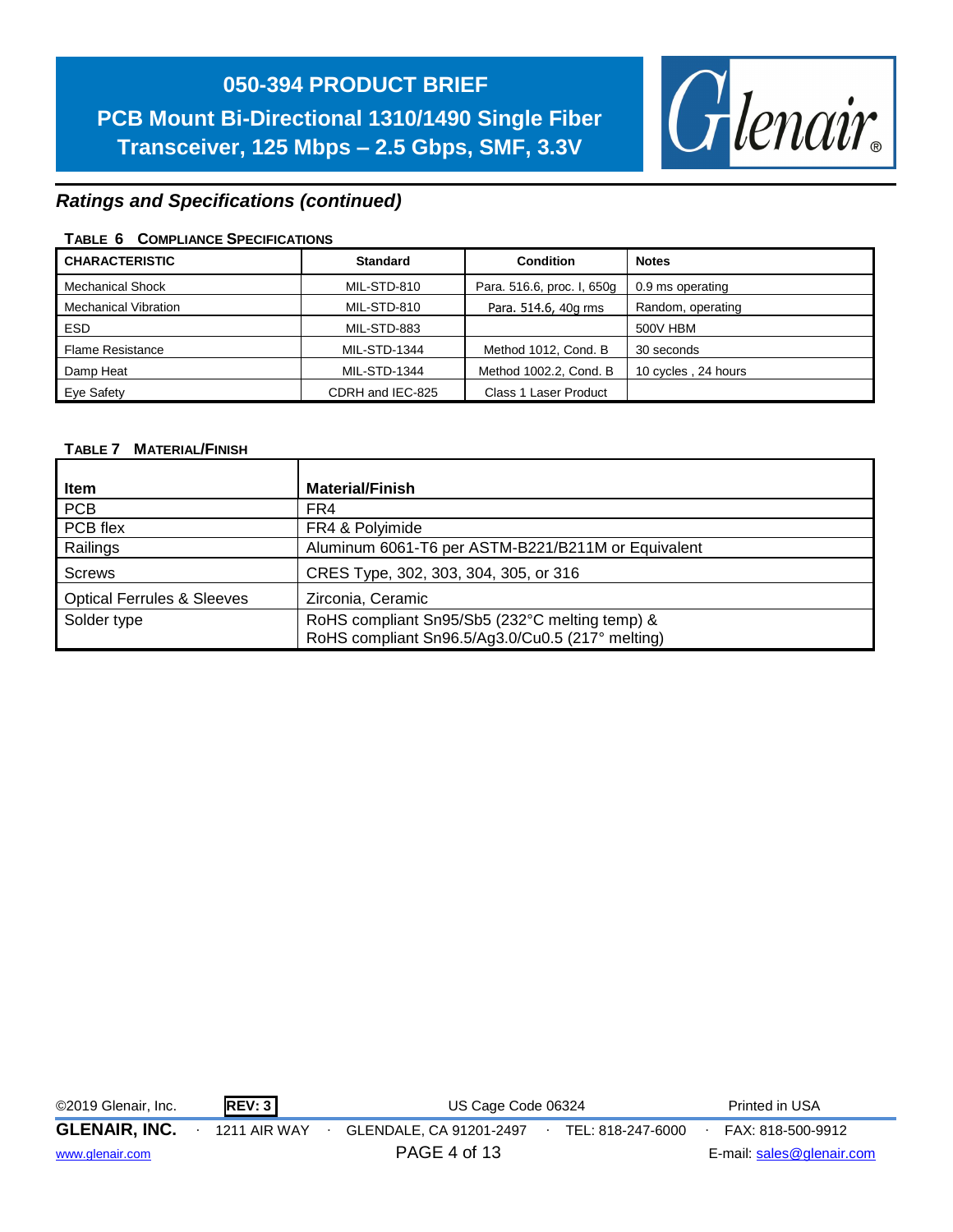

#### *Input/Output Definition FIGURE 1 – OUTLINE DRAWING CONTINUED (MARKING)*



[www.glenair.com](http://www.glenair.com/) PAGE 5 of 13 E-mail: [sales@glenair.com](mailto:sales@glenair.com)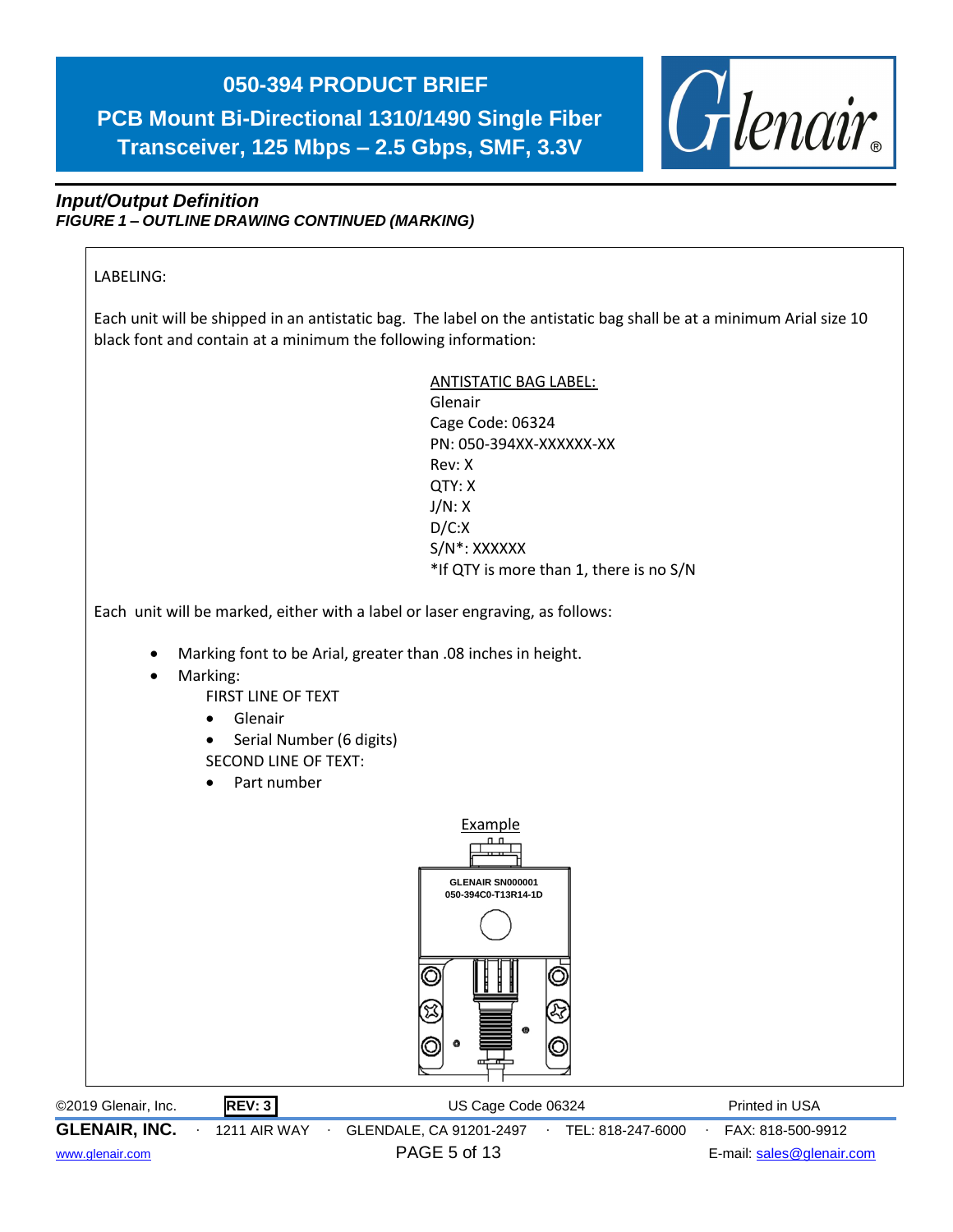**PCB Mount Bi-Directional 1310/1490 Single Fiber Transceiver, 125 Mbps – 2.5 Gbps, SMF, 3.3V**



#### *FUNCTIONAL DESCRIPTION*



#### *TRANSMITTER SECTION*

Transmit Disable (Tx\_Disable)

The transmitter section of the transceiver accepts a TTL and CMOS compatible transmit disable control signal input that shuts down the transmitter optical output. A high signal disables the transmitter while a low signal allows normal transceiver operation. Also laser is disabled when TX Disable is open. In the event of a fault (e.g. eye safety circuit activated), cycling this control signal resets the module. Host systems should allow a 10ms interval between successive assertions of this control signal.

#### Transmit Fault (Tx\_Fault)

A catastrophic laser fault will activate the transmitter signal, TX\_FAULT, and disable the laser. This signal is an open collector output (pull-up required on the host board). A low signal indicates normal laser operation and a high signal indicates a fault. The TX\_FAULT will be latched high when a laser fault occurs and is cleared by toggling the TX\_DISABLE input or cycling the power of the transceiver. The transmitter fault condition can also be monitored via the 2 wire serial interface (address A2, byte 110, bit 2).

| ©2019 Glenair, Inc.  | REV: 3       | US Cage Code 06324      |  |                   | Printed in USA            |
|----------------------|--------------|-------------------------|--|-------------------|---------------------------|
| <b>GLENAIR, INC.</b> | 1211 AIR WAY | GLENDALE, CA 91201-2497 |  | TEL: 818-247-6000 | FAX: 818-500-9912         |
| www.glenair.com      |              | PAGE 6 of 13            |  |                   | E-mail: sales@glenair.com |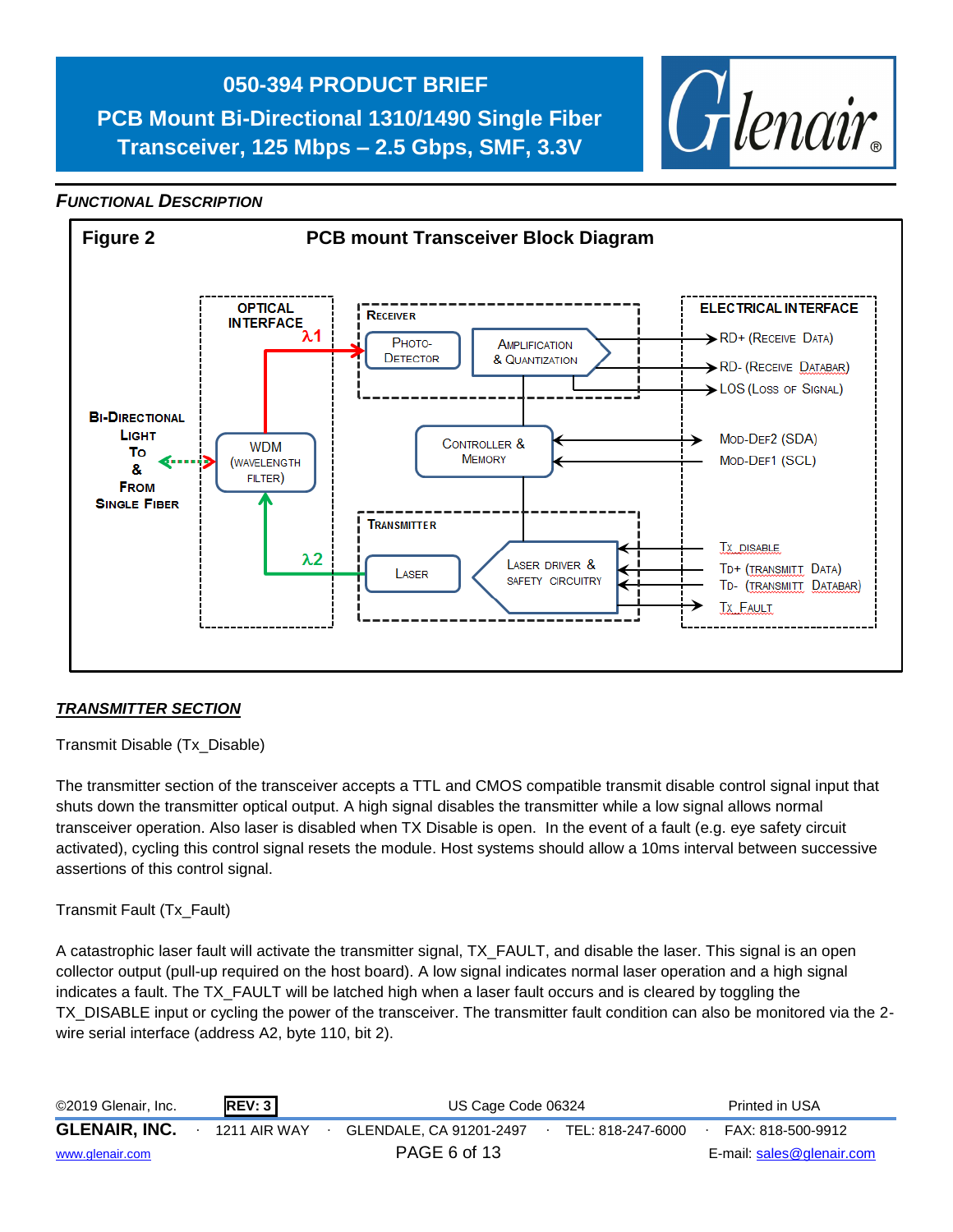## **050-394 PRODUCT BRIEF PCB Mount Bi-Directional 1310/1490 Single Fiber**

**Transceiver, 125 Mbps – 2.5 Gbps, SMF, 3.3V**



Eye Safety Circuit

The Transmitter section provides Class 1 eye safety by design and is compliant with US FDA CDRH AEL Class 1 and EN(IEC) 60825-1,2, EN60950 Class 1. The eye safety circuit continuously monitors optical output power levels and will disable the transmitter and assert a TX\_FAULT signal upon detecting an unsafe condition. Such unsafe conditions can be created by inputs from the host board (Vcc fluctuation, unbalanced code) or faults within the module.

#### *RECEIVER SECTION*

Receiver Loss of Signal (LOS)

The Loss Of Signal (LOS) output indicates an unusable optical input power level. The post-amplification IC includes transition detection circuitry which monitors the ac level of incoming optical signals and provides a TTL/CMOS compatible status signal to the host. A low LOS logic level indicates the presence of an optical input while a high LOS logic level indicates an unusable optical input. The LOS thresholds are factory-set so that a high output indicates a definite optical fault has occurred (e.g. failed transmitter, broken or disconnected fiber connection to the transceiver, etc.). The LOS can also be monitored via the 2-wire serial interface (address A2h, byte 110, bit 1).

#### *FUNCTIONAL I/O*

The PCB mount transceiver accepts industry standard differential signals such as LVPECL and CML within the scope of the SFP MSA. To simplify board requirements, transmitter bias resistors and ac coupling capacitors are incorporated, per SFF-8074i, and hence are not required on the host board. The module is AC-coupled and internally terminated.

Figure 3 illustrates a recommended interface circuit to link the PCB mount transceiver to the supporting Physical Layer integrated circuits.

The PCB mount transceiver interfaces with the host circuit board through twenty I/O pins identified by function in Table 8. The transceiver high speed transmit and receive interfaces requires SFP MSA compliant signal lines on the host board. The Tx Disable, Tx Fault, and Rx LOS lines require TTL lines on the host board (per SFF-8074i) if used. If an application chooses not to take advantage of the functionality of these pins, TX\_Disable need to be tied to GND, TX\_Fault and RX\_LOS do not need to be connected.

#### *Digital Diagnostic Interface and Serial Identification (EEPROM)*

The PCB mount transceiver is compatible with the SFF-8074i SFP specification and with SFF-8472, the SFP specification for Digital Diagnostic Monitoring Interface. Both specifications can be found at http://www.sffcommittee.org.

| ©2019 Glenair, Inc.  | <b>REV: 3</b> | US Cage Code 06324      |                   | Printed in USA            |
|----------------------|---------------|-------------------------|-------------------|---------------------------|
| <b>GLENAIR, INC.</b> | 1211 AIR WAY  | GLENDALE, CA 91201-2497 | TEL: 818-247-6000 | FAX: 818-500-9912         |
| www.glenair.com      |               | PAGE 7 of 13            |                   | E-mail: sales@glenair.com |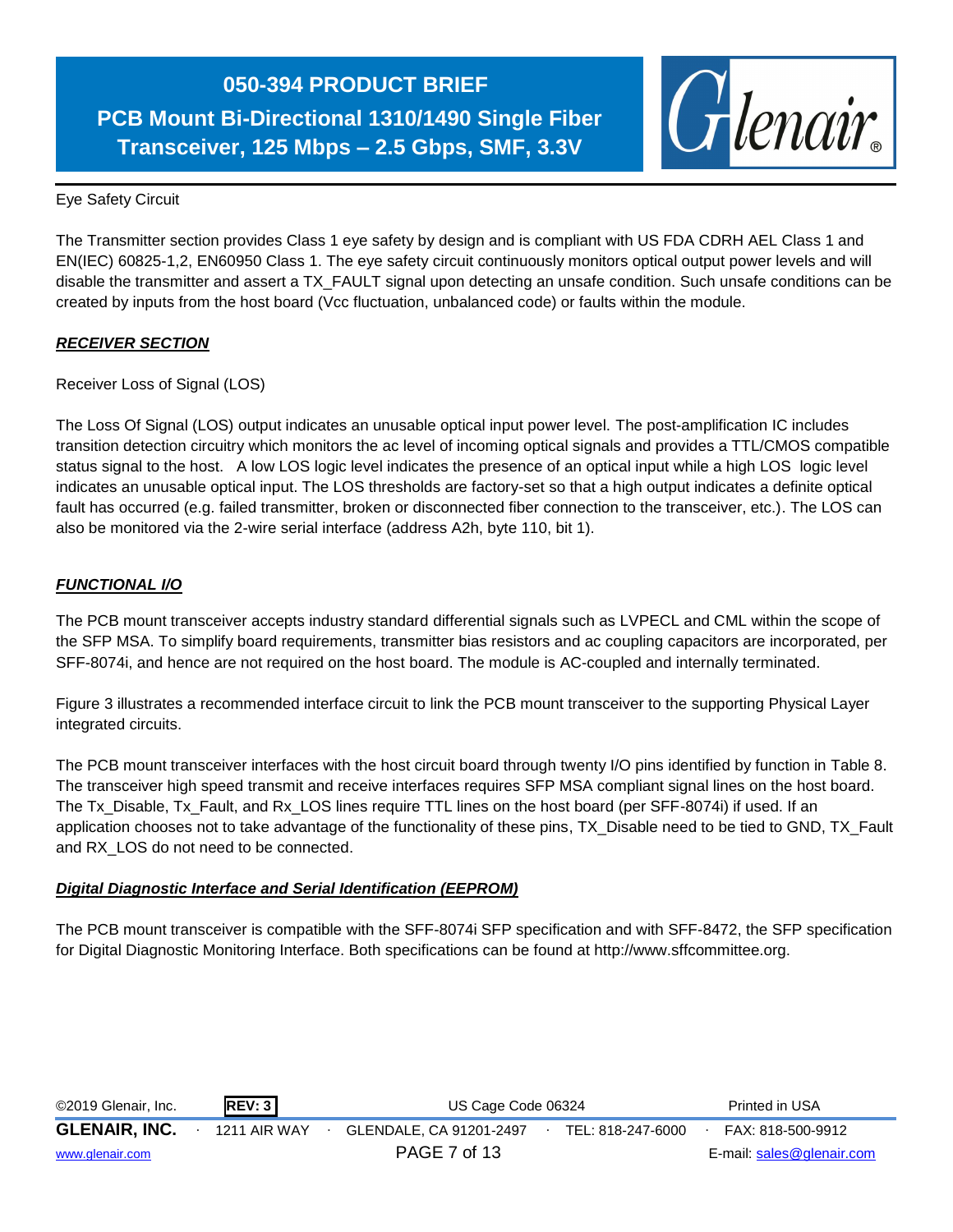



#### **FIGURE 3 RECOMMENDED PCB MOUNT TRANSCEIVER HOST BOARD SCHEMATIC**

The PCB mount transceiver features EEPROM for Serial ID, which contains the product data stored for retrieval by host equipment. This data is accessed via the 2-wire serial EEPROM protocol in compliance with the industry standard SFP Multi-Source Agreement. The base EEPROM memory, bytes 0-255 at memory address 0xA0, is organized in compliance with SFF-8074i.

As an enhancement to the conventional SFP interface defined in SFF-8074i, the PCB mount Transceiver is compliant to SFF-8472 (digital diagnostic interface for optical transceivers). This new digital diagnostic information is stored in bytes 0- 255 at memory address 0xA2.Using the 2-wire serial interface defined in the MSA, the PCB mount Transceiver provides real time temperature, supply voltage, laser bias current, laser average output power and received input power. These parameters are internally calibrated, per the SFF-8472 MSA. The digital diagnostic interface also adds the capability to monitor for Transmitter Faults (TX\_FAULT), and monitor for Receiver Loss of Signal (RX\_LOS). The diagnostic

| ©2019 Glenair, Inc.  | REV: 3       | US Cage Code 06324      |                   | Printed in USA            |
|----------------------|--------------|-------------------------|-------------------|---------------------------|
| <b>GLENAIR, INC.</b> | 1211 AIR WAY | GLENDALE, CA 91201-2497 | TEL: 818-247-6000 | FAX: 818-500-9912         |
| www.glenair.com      |              | PAGE 8 of 13            |                   | E-mail: sales@glenair.com |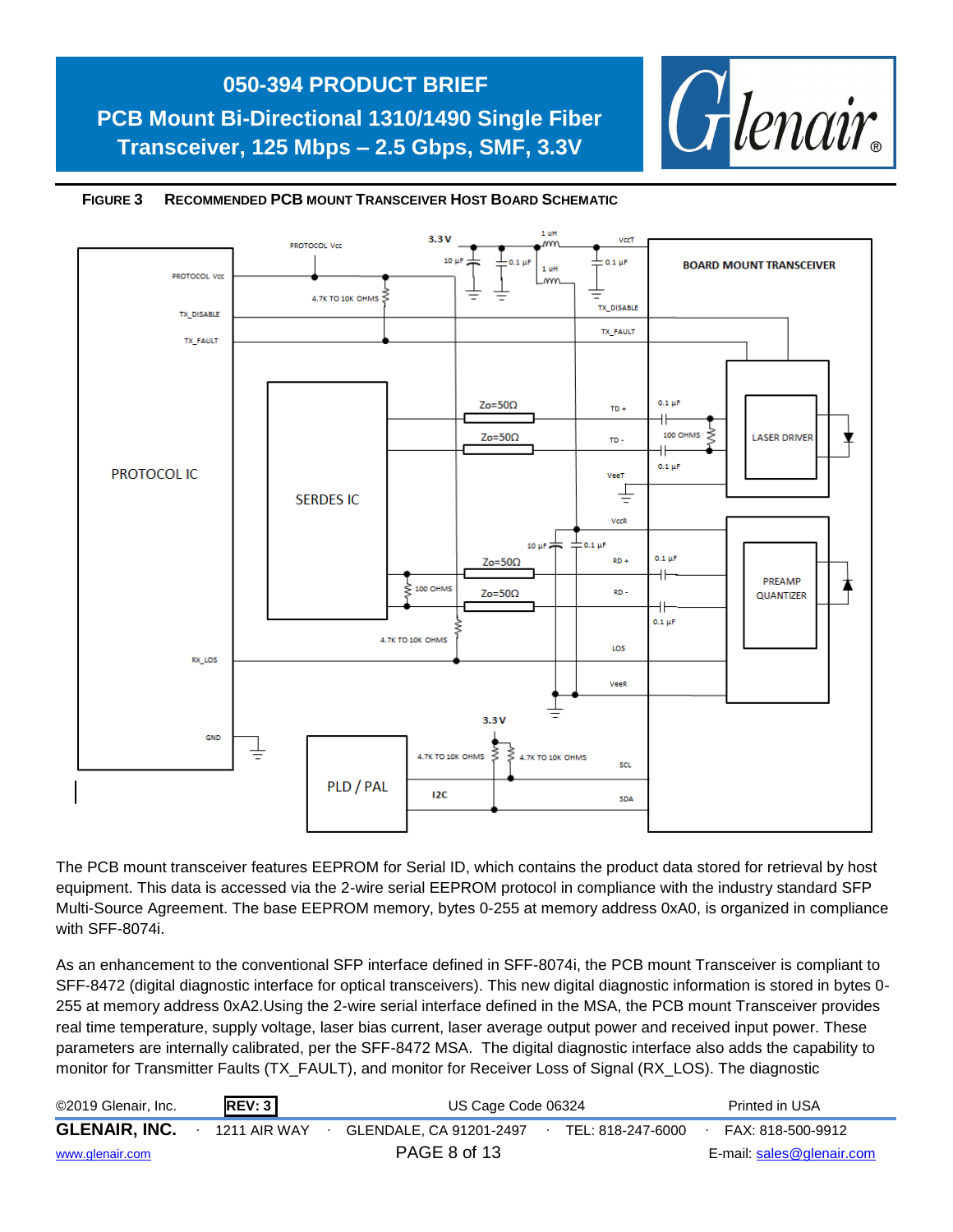

information provides the opportunity for Predictive Failure Identification, Compliance Prediction, Fault Isolation and Component Monitoring.

#### *Predictive Failure Identification*

The predictive failure feature allows a host to identify potential link problems before system performance is impacted. Prior identification of link problems enables a host to service an application via "fail over" to a redundant link or replace a suspect device, maintaining system uptime in the process. For applications where ultra-high system uptime is required, the PCB mount Transceiver provides a means to monitor two real-time laser metrics associated with observing laser degradation and predicting failure: average laser bias current (Tx\_Bias) and average laser optical power (Tx\_Power).

#### *Compliance Prediction*

Compliance prediction is the ability to determine if an optical transceiver is operating within its operating and environmental requirements. The PCB mount Transceiver provide real-time access to transceiver internal supply voltage and temperature, allowing a host to identify potential component compliance issues. Received optical power is also available to assess compliance of fiber cable plant and remote transmitter. When operating out of requirements, the link cannot guarantee error free transmission.

#### *Fault Isolation*

The fault isolation feature allows a host to quickly pinpoint the location of a link failure, minimizing downtime. For optical links, the ability to identify a fault at a local device, remote device or cable plant is crucial to speeding service of an installation. PCB mount Transceiver real-time monitors of Tx\_Bias, Tx\_Power, Vcc, Temperature and Rx\_Power can be used to assess local transceiver current operating conditions. In addition, status flag Rx Loss of Signal (LOS) is mirrored in memory and available via the two-wire serial interface.

#### *Component Monitoring*

Component evaluation is another use of the PCB mount Transceiver real-time monitors of Tx\_Bias, Tx\_Power, Vcc, Temperature and Rx\_Power. Potential uses are as debugging aids for system installation and design, and transceiver parametric evaluation for factory or field qualification. For example, temperature per module can be observed in high density applications to facilitate thermal evaluation of systems that incorporate this PCB mount transceiver

#### *Required Host Board Components*

A power supply noise rejection filter as describe in SFP MSA is required on the host PCB to meet data sheet performance. This is filter incorporates an inductor which should be rated to 400 mADC and 1 Ω series resistance or better. It should not be replaced with a ferrite. The required filter is illustrated in Figure 4. Also, the host PCB for the PCB mount transceiver requires 4.7 K to 10 KΩ pull-up resistors for TX\_FAULT, LOS, SCA and SDL lines.

| ©2019 Glenair, Inc.  | REV: 3       | US Cage Code 06324      |  |                   | Printed in USA            |
|----------------------|--------------|-------------------------|--|-------------------|---------------------------|
| <b>GLENAIR, INC.</b> | 1211 AIR WAY | GLENDALE, CA 91201-2497 |  | TEL: 818-247-6000 | FAX: 818-500-9912         |
| www.glenair.com      |              | PAGE 9 of 13            |  |                   | E-mail: sales@glenair.com |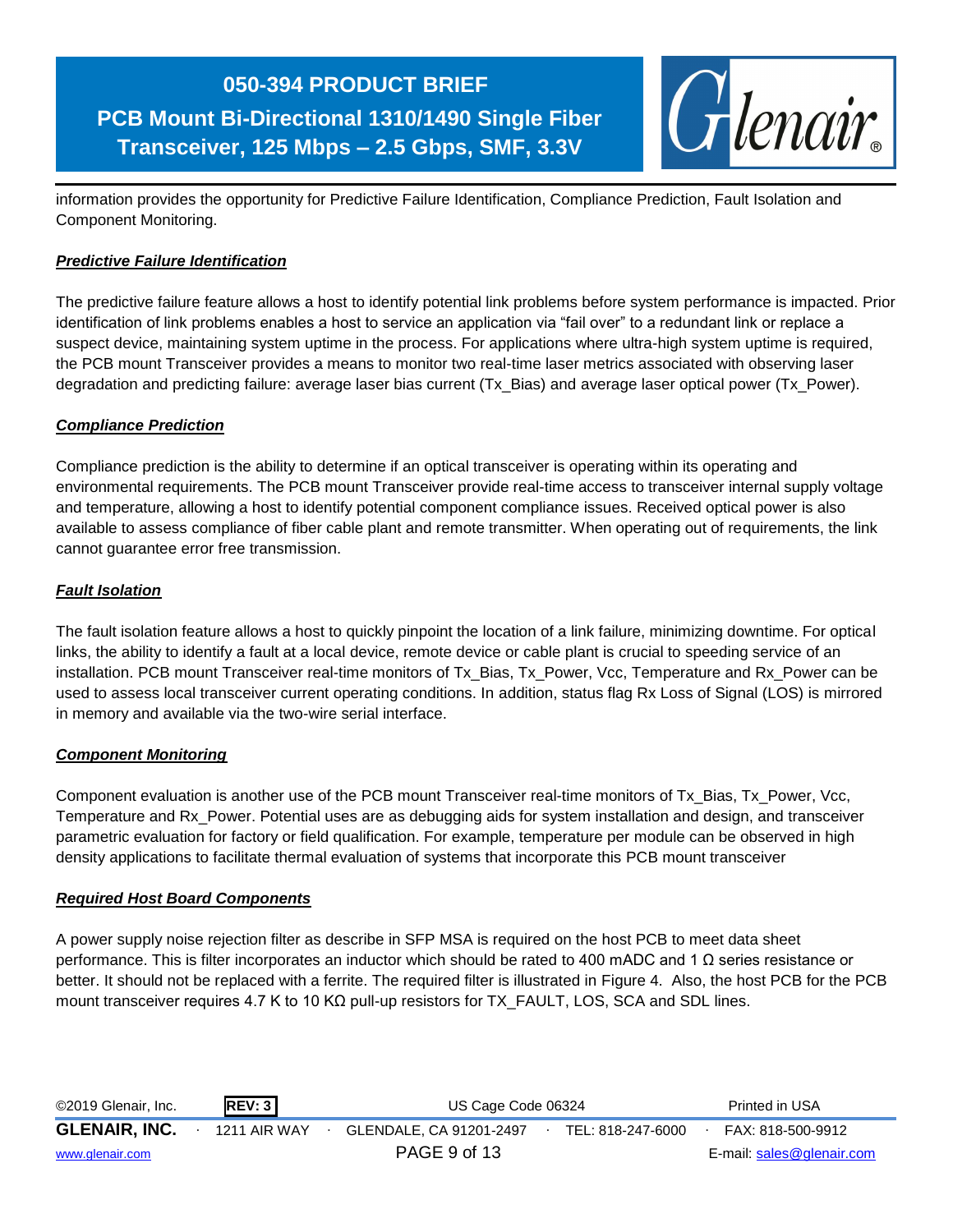**PCB Mount Bi-Directional 1310/1490 Single Fiber Transceiver, 125 Mbps – 2.5 Gbps, SMF, 3.3V**





#### *Fiber Compatibility*

The transceiver is capable of transmission up to 10km with 9/125 μm fiber

#### *Electrostatic Discharge (ESD)*

The Transceiver is compatible with ESD levels found in typical manufacturing and operating environments as described JEDEC EIA JESD22-A114, Class 1C (<2000Volts) HBM. Glenair recommends that devices are handled with ESD precautions to limit exposure to below 250V HBM.

There are two design cases in which immunity to ESD damage is important. The first case is during handling of the transceiver prior to insertion to the host board. To protect the transceiver, it's important to use standard industry ESD handling precautions. These precautions include using grounded wrist straps, work benches, and floor mats in ESD controlled areas. The ESD sensitivity of the Glenair PCB mount transceiver is compatible with typical industry production environments.

The second case to consider is static discharges to the exterior of the host equipment after installation, in which case the transceiver may be subject to system-level ESD requirements.

| ©2019 Glenair, Inc.  | REV: 3       | US Cage Code 06324      |  |                   | Printed in USA            |
|----------------------|--------------|-------------------------|--|-------------------|---------------------------|
| <b>GLENAIR, INC.</b> | 1211 AIR WAY | GLENDALE, CA 91201-2497 |  | TEL: 818-247-6000 | FAX: 818-500-9912         |
| www.glenair.com      |              | PAGE 10 of 13           |  |                   | E-mail: sales@glenair.com |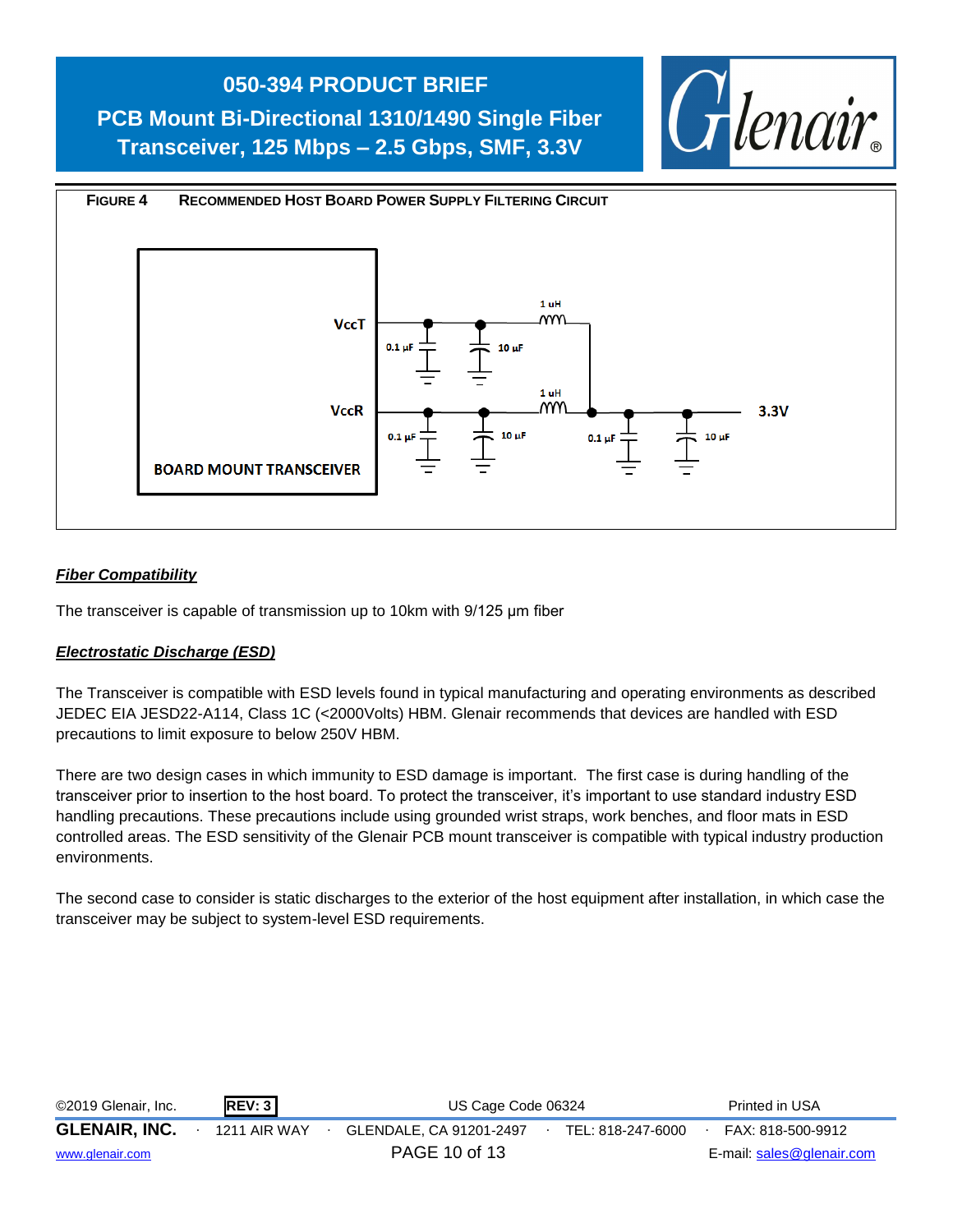**PCB Mount Bi-Directional 1310/1490 Single Fiber Transceiver, 125 Mbps – 2.5 Gbps, SMF, 3.3V**



#### *Application Support*

To assist in the transceiver design and evaluation process, Glenair offers the following aids:

- Evaluation board & Product Manual, part number 050-329, which facilitates in the testing of the PCB mount transceiver.
- 3D Step file to support modeling of mechanical fit and routing
- PADS schematic and PCB layout library files that can be exported into customer's PCB software design program
- Applications Aid Example of PCB layout including details of high speed transmission designs

#### *Customer Manufacturing Processes*

This module is mounted with screws and interfaces with a high-speed low cost surface mount electrical connector residing on the host PC board. The PCB mount transceiver is not designed for aqueous wash, IR reflow, or wave soldering processes and should be mounted on the host board after host PC board has been through its assembly process.

Proper torque values for mounting screws must be observed. Please contact Glenair for hardware mounting process recommendations.

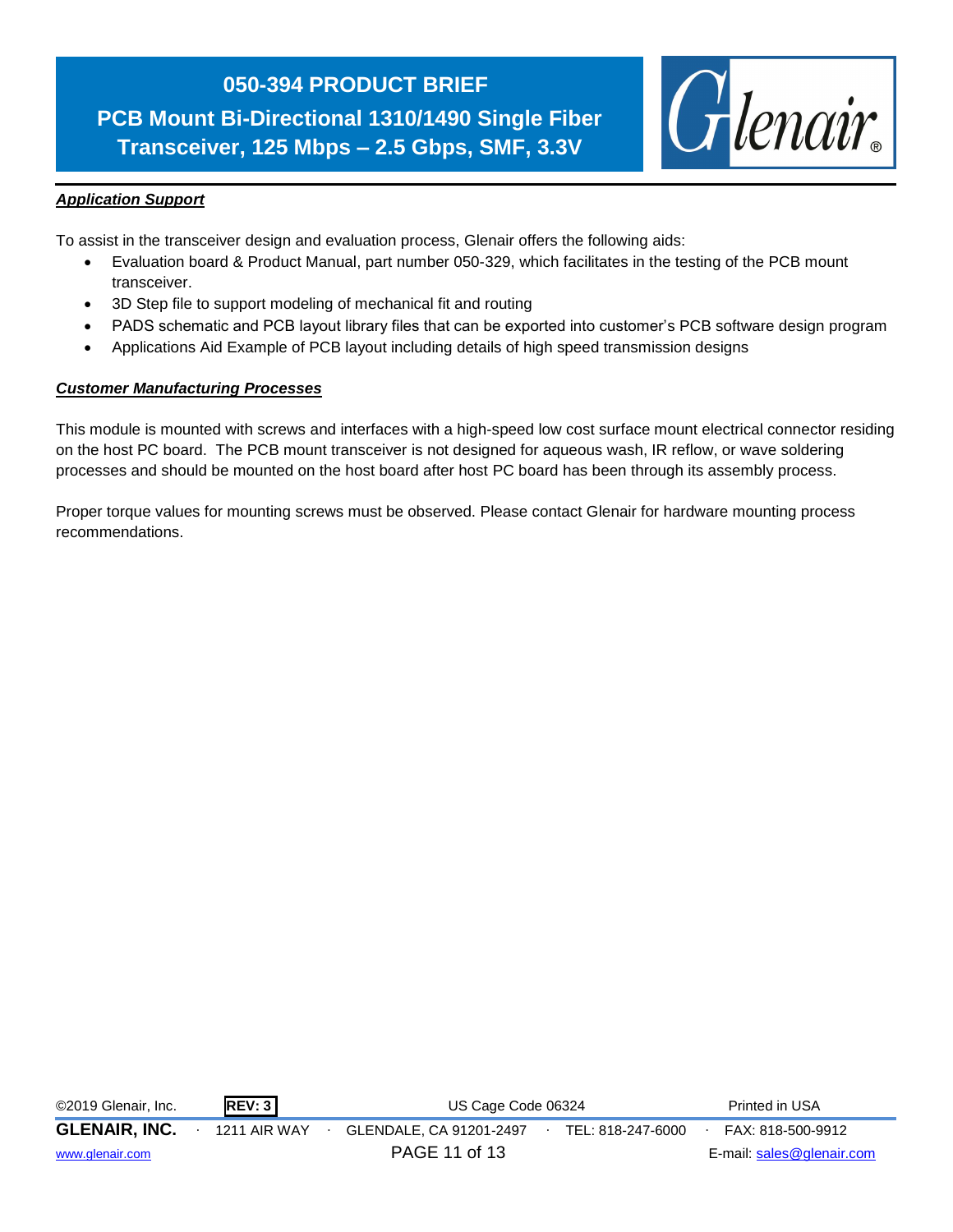**PCB Mount Bi-Directional 1310/1490 Single Fiber Transceiver, 125 Mbps – 2.5 Gbps, SMF, 3.3V**



#### *ACCESSORIES*

#### **Fiber Optic Jumper Cables to support connection to Mil/Aerospace Connectors**

KEY FEATURES:

- Jumper cable between Glenair Transceiver (end A) and Mil/Aero Connector termini (End B)
- Offered with either Multimode and Single Mode fibers



#### **PCB Threaded Inserts, (PN 990-05017-1) sold as a kit of 100 pcs under kit part number 059-0007-1** KEY FEATURES:

- Simplifies installation of PCB Mount transceivers eliminating the need for washers and nuts.
- Soldered to PCB to eliminate need for handling nuts during assembly

#### **EVALUATION Boards, PN 050-329,** include

- Datasheet with test block diagram, schematic and Evaluation board PCBA
- Multiple types of PCB Mount Transceiver modules supported by this evaluation board
- 2 fiber optic cables (P/N: FA02318, 1m, 9μm/125 μm, GC connector to LC connector)



©2019 Glenair, Inc. **REV: 3** US Cage Code 06324 Printed in USA **GLENAIR, INC.** ∙ 1211 AIR WAY ∙ GLENDALE, CA 91201-2497∙ TEL: 818-247-6000∙ FAX: 818-500-9912 [www.glenair.com](http://www.glenair.com/) PAGE 12 of 13 E-mail: [sales@glenair.com](mailto:sales@glenair.com)